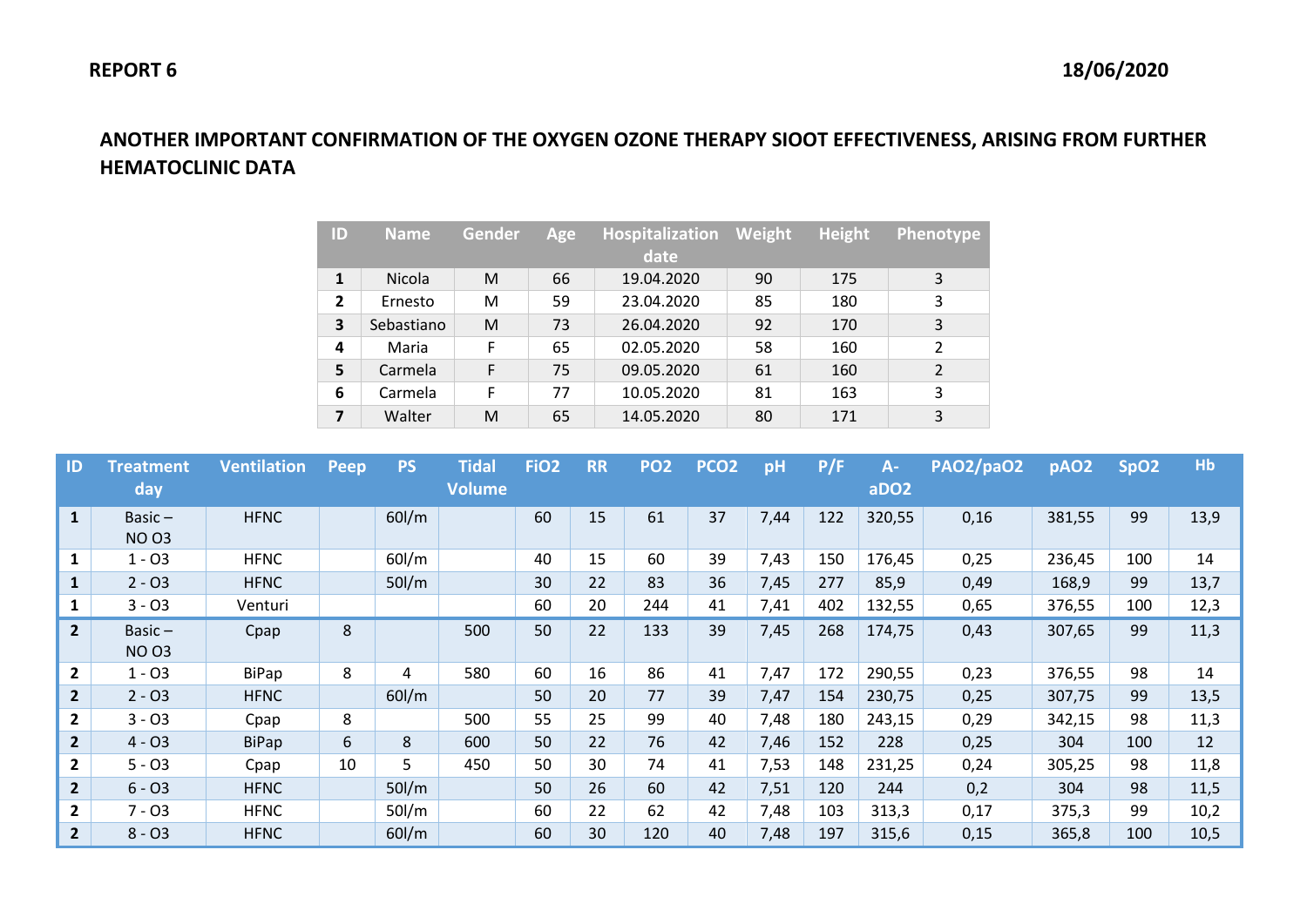| ID                      | <b>Treatment</b> | <b>Ventilation</b> | <b>Peep</b> | <b>PS</b> | <b>Tidal</b>  | FiO <sub>2</sub> | <b>RR</b> | <b>PO2</b> | PCO <sub>2</sub> | pH   | P/F | $A -$            | <b>PAO2/paO2</b> | pAO <sub>2</sub> | SpO <sub>2</sub> | Hb   |
|-------------------------|------------------|--------------------|-------------|-----------|---------------|------------------|-----------|------------|------------------|------|-----|------------------|------------------|------------------|------------------|------|
|                         | day              |                    |             |           | <b>Volume</b> |                  |           |            |                  |      |     | aDO <sub>2</sub> |                  |                  |                  |      |
| $\mathbf{3}$            | Basic $-$        | <b>BiPap</b>       | 10          | 15        | 600           | 60               | 18        | 79         | 49               | 7,54 | 132 | 287,55           | 0,22             | 366,55           | 98               | 9,2  |
|                         | <b>NO 03</b>     |                    |             |           |               |                  |           |            |                  |      |     |                  |                  |                  |                  |      |
| 3                       | $1 - 03$         | <b>BiPap</b>       | 8           | 15        | 650           | 60               | 14        | 64         | 51               | 7,51 | 110 | 300,05           | 0,18             | 364,05           | 95               | 10,4 |
| $\mathbf{3}$            | $2 - 03$         | <b>HFNC</b>        |             | $60$ I/m  |               | 70               | 20        | 84         | 53               | 7,5  | 120 | 298,76           | 0,16             | 356,7            | 94               | 8,7  |
| $\mathbf{3}$            | $3 - 03$         | <b>BiPap</b>       | 6           | 8         | 570           | 70               | 24        | 63         | 49               | 7,49 | 106 | 303,55           | 0,17             | 366,55           | 97               | 11,8 |
| 4                       | Basic $-$        | Cpap               | 10          |           | 350           | 45               | 25        | 136        | 40               | 7,5  | 302 | 134,85           | 0,50             | 270,85           | 97               | 12,3 |
|                         | <b>NO 03</b>     |                    |             |           |               |                  |           |            |                  |      |     |                  |                  |                  |                  |      |
| 4                       | $1 - 03$         | <b>HFNC</b>        |             | 60l/m     |               | 40               | 27        | 59         | 31               | 7,57 | 148 | 187,45           | 0,24             | 246,45           | 96               | 13,4 |
| 4                       | $2 - 03$         | <b>HFNC</b>        |             | $60$ I/m  |               | 40               | 23        | 115        | 42               | 7,53 | 288 | 117,7            | 0,49             | 232,7            | 99               | 12,5 |
| 4                       | $3 - 03$         | <b>HFNC</b>        |             | $50$ l/m  |               | 30               | 20        | 76         | 39               | 7,53 | 253 | 89,15            | 0,46             | 165,15           | 98               | 12,4 |
| 5                       | Basic -          | <b>HFNC</b>        |             | $50$ l/m  |               | 55               | 18        | 118        | 38               | 7,34 | 193 | 226,65           | 0,34             | 344,65           | 99               | 14,5 |
|                         | <b>NO 03</b>     |                    |             |           |               |                  |           |            |                  |      |     |                  |                  |                  |                  |      |
| 5                       | $1 - 03$         | <b>HFNC</b>        |             | $60$ I/m  |               | 45               | 16        | 88         | 45               | 7,52 | 151 | 176,6            | 0,33             | 264,6            | 99               | 12,1 |
| 5                       | $2 - 03$         | <b>HFNC</b>        |             | $60$ I/m  |               | 60               | 16        | 169        | 40               | 7,52 | 282 | 208,8            | 0,45             | 377,8            | 99               | 11,2 |
| 5                       | $3 - 03$         | <b>HFNC</b>        |             | $50$ l/m  |               | 45               | 18        | 96         | 40               | 7,49 | 213 | 175              | 0,35             | 271              | 100              | 9,9  |
| 6                       | Basic -          | <b>BiPap</b>       | 10          | 16        | 350           | 90               | 20        | 62         | 38               | 7,46 | 78  | 532,2            | 0,1              | 594,3            | 97               | 12,8 |
|                         | <b>NO 03</b>     |                    |             |           |               |                  |           |            |                  |      |     |                  |                  |                  |                  |      |
| 6                       | $1 - 03$         | <b>BiPap</b>       | 10          | 16        | 350           | 80               | 21        | 68         | 36               | 7,48 | 85  | 457              | 0,12             | 525              | 98               | 12,4 |
| $\boldsymbol{6}$        | $2 - 03$         | <b>BiPap</b>       | 6           | 16        | 350           | 100              | 20        | 103        | 33               | 7,36 | 103 | 568,75           | 0,15             | 671              | 98               | 11,7 |
| 6                       | $3 - 03$         | <b>IOT</b>         | 8           | 20        | 450           | 50               | 13        | 75         | 39               | 7,45 | 150 | 232,75           | 0,24             | 307,75           | 99               | 9,6  |
| 6                       | $4 - 03$         | <b>IOT</b>         | 5           | 20        | 430           | 50               | 15        | 91         | 50               | 7,33 | 182 | 203              | 0,31             | 294              | 97               | 9,2  |
| 6                       | $5 - 03$         | <b>IOT</b>         | 3           | 20        | 400           | 60               | 16        | 139        | 60               | 7,37 | 232 | 213,8            | 0,39             | 352,8            | 97               | 8,2  |
| $\overline{7}$          | Basic -          | <b>BiPap</b>       | 8           | 10        | 450           | 80               | 22        | 69         | 35               | 7,45 | 66  | 457,65           | 0,13             | 526,65           | 96               | 15,4 |
|                         | <b>NO 03</b>     |                    |             |           |               |                  |           |            |                  |      |     |                  |                  |                  |                  |      |
| $\overline{\mathbf{z}}$ | $1 - 03$         | <b>BiPap</b>       | 8           | 14        | 450           | 75               | 22        | 244        | 38               | 7,45 | 350 | 243,25           | 0,5              | 487,25           | 97               | 15   |
| $\overline{\mathbf{z}}$ | $2 - 03$         | <b>BiPap</b>       | 8           | 14        | 500           | 50               | 20        | 68         | 43               | 7,46 | 136 | 234,75           | 0,22             | 302,75           | 96               | 15,9 |
| $\boldsymbol{7}$        | $3 - 03$         | <b>HFNC</b>        |             | $60$ I/m  |               | 60               | 20        | 52         | 40               | 7,53 | 87  | 325,8            | 0,14             | 377,8            | 99               | 15,7 |
| $\overline{\mathbf{z}}$ | $4 - 03$         | <b>HFNC</b>        |             | $60$ I/m  |               | 60               | 18        | 136        | 49               | 7,53 | 181 | 337,5            | 0,29             | 473,5            | 95               | 16,1 |
| $\overline{\mathbf{z}}$ | $5 - 03$         | <b>BiPap</b>       | 8           | 14        | 520           | 500              | 18        | 147        | 53               | 7,56 | 245 | 143,25           | 0,51             | 290,25           | 97               | 13,6 |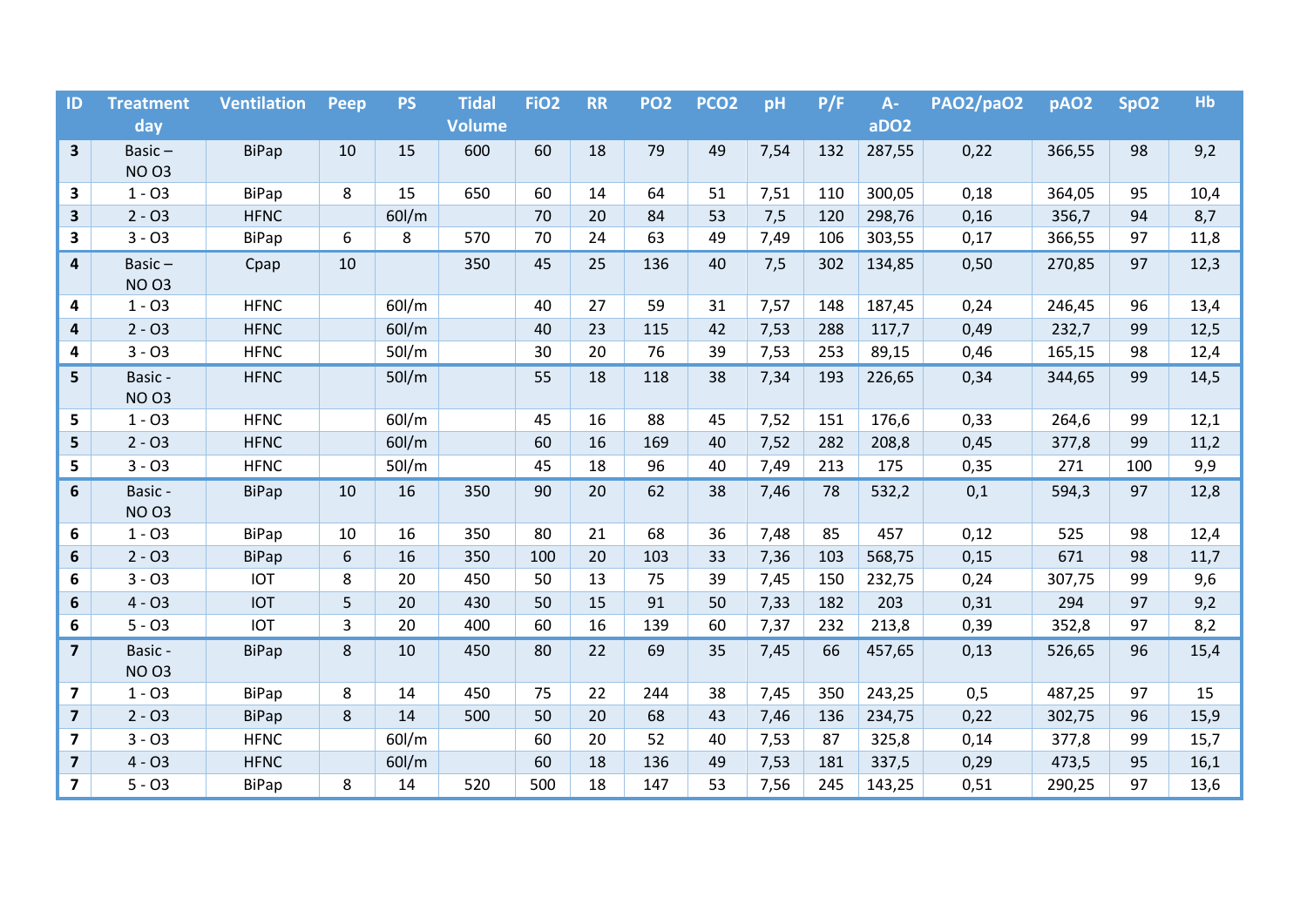| ID                      | <b>Treatment</b> | <b>D-dimer</b> | Pcr            | Pct  | <b>Wbc</b> | <b>Lymphocytes</b> | Lymphocytes | $IL-6$                  | C <sub>3</sub> | C <sub>4</sub> |
|-------------------------|------------------|----------------|----------------|------|------------|--------------------|-------------|-------------------------|----------------|----------------|
|                         |                  |                |                |      |            |                    | (%)         |                         |                |                |
| $\mathbf{1}$            | Basic - NO O3    | 520            |                | neg  | 18,99      | 1,21               | 6,4         | 492,5<br>$\overline{4}$ | 198            | 50             |
| $\mathbf{1}$            | $1 - 03$         | 660            | 2,1            | neg  | 14,22      | 1,9                | 13,4        | 546,5                   | 110            | 17             |
|                         |                  |                |                |      |            |                    |             | $\overline{4}$          |                |                |
| $\mathbf{1}$            | $2 - 03$         | 716            | 1,5            | neg  | 16,55      | 2,01               | 12,1        |                         |                |                |
| $\mathbf{1}$            | $3 - 03$         | 552            | $\mathbf{1}$   | neg  | 12,13      | 2,28               | 18,8        |                         |                |                |
| $\overline{2}$          | Basic - NO O3    | 1163           |                | neg  | 3,51       | 0,22               | 6,3         | 165,9                   | 119            | 23             |
|                         |                  |                |                |      |            |                    |             | 3 <sup>1</sup>          |                |                |
| $\mathbf{2}$            | $1 - 03$         | 827            | 3,1            | neg  | 2,81       | 0,19               | 0,19        |                         |                |                |
| $\overline{2}$          | $2 - 03$         | 645            | 1,7            | neg  | 2,61       | 0,25               | 0,25        | 236,6<br>8              |                |                |
| $\overline{2}$          | $3 - 03$         | 555            | 1,2            | neg  | 3,05       | 0,36               | 0,36        |                         |                |                |
| $\overline{2}$          | $4 - 03$         | 433            | 0,6            | neg  | 3,17       | 0,47               | 0,47        |                         |                |                |
| $\overline{2}$          | $5 - 03$         | 660            | 1,3            | neg  | 6,99       | 0,63               | 0,63        | 528,1<br>5              |                |                |
| $\overline{2}$          | $6 - 03$         | 568            | $\overline{4}$ | neg  | 5,32       | 0,52               | 0,52        |                         |                |                |
| $\mathbf{2}$            | $7 - 03$         | 713            | $\mathbf{1}$   | neg  | 3          | 0,53               | 0,53        | 133,9                   |                |                |
|                         |                  |                |                |      |            |                    |             | 6                       |                |                |
| $\overline{2}$          | $8 - 03$         | 721            | 0,6            | neg  | 3,53       | 0,49               | 0,49        | 65,41                   |                |                |
| $\overline{\mathbf{3}}$ | Basic - NO O3    | 1622           |                | 0,46 | 2,15       | 0,51               | 0,51        | 238,3<br>$2^{\circ}$    | 144            | 45             |
| $\overline{\mathbf{3}}$ | $1 - 03$         | 1602           | 24,4           | 0,21 | 1,39       | 0,38               | 0,38        |                         |                |                |
| 3                       | $2 - 03$         | 1563           | 11,3           | 0,11 | 1,17       | 0,49               | 41,9        |                         |                |                |
| $\overline{\mathbf{3}}$ | $3 - 03$         | 3412           | 6,1            | 0,11 | 1,62       | 0,74               | 45,7        |                         |                |                |
| 4                       | Basic - NO O3    | 20759          | 23,9           | neg  | 3,23       | 0,38               | 11,8        | 132,3                   |                |                |
| 4                       | $1 - 03$         | 581            | 14,6           | neg  | 3,6        | 0,39               | 10,8        | 62,36                   |                |                |
| 4                       | $2 - 03$         | 467            | 5,3            |      | 4,43       | 0,48               | 10,8        | 68,81                   |                |                |
| $\overline{\mathbf{a}}$ | $3 - 03$         | 414            | 3,5            | 0,29 | 4,02       | 0,41               | 10,2        | 15,91                   |                |                |
| 5                       | Basic - NO O3    | 512            | 3,7            | neg  | 9,29       | 1,45               | 15,6        | 4,78                    | 142            | 44             |
| 5                       | $1 - 03$         | 417            | 7,5            | neg  | 8,07       | 1,92               | 23,8        |                         |                |                |
| 5                       | $2 - 03$         | 316            |                | neg  | 8,07       | 1,53               | 19          | 49,09                   |                |                |
| 5                       | $3 - 03$         | 588            | 82,8           | neg  | 6,73       | 1,54               | 22,9        | 47,79                   |                |                |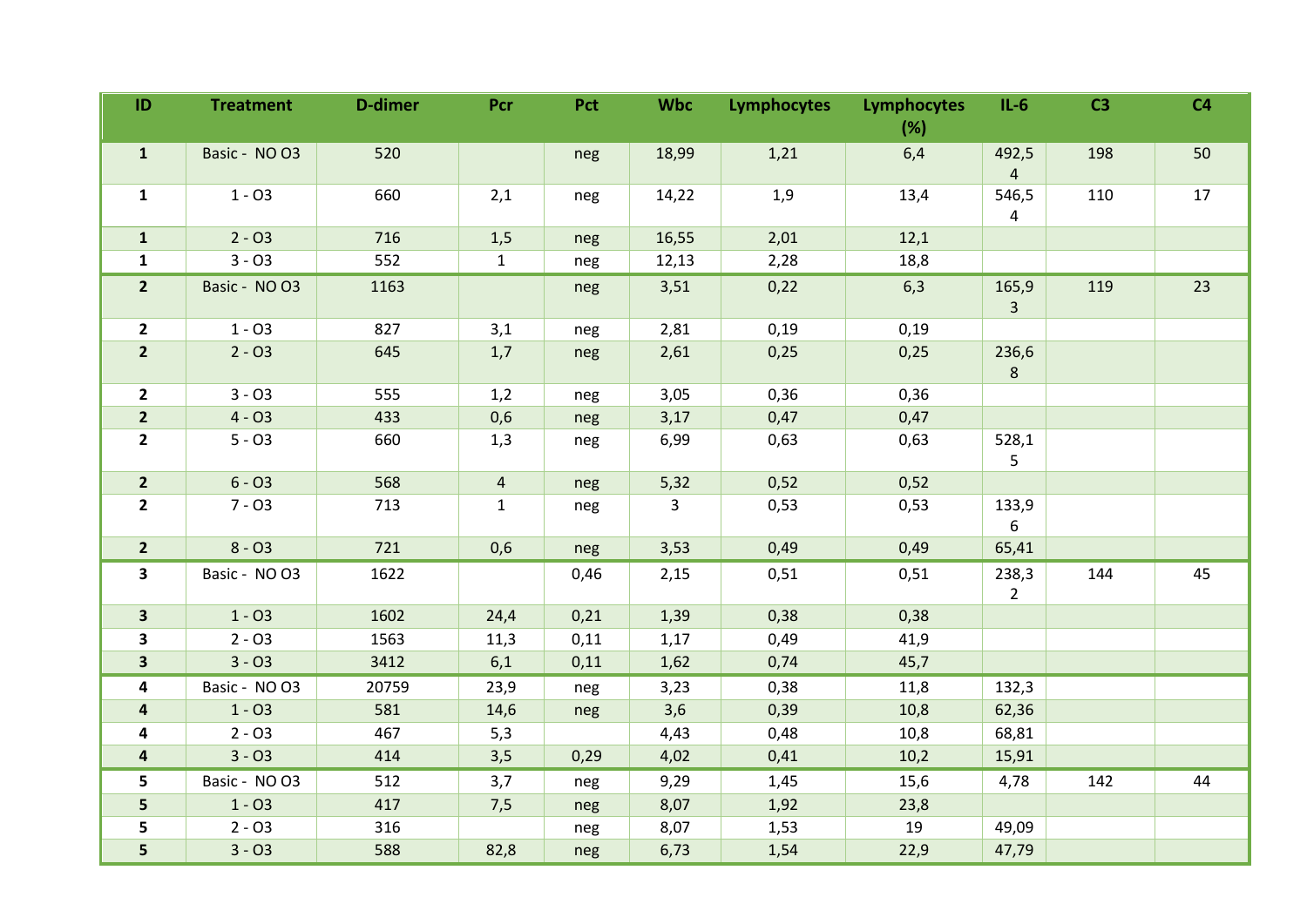| ID                      | <b>Treatment</b> | D-dimer | Pcr   | Pct  | <b>Wbc</b> | Lymphocytes | Lymphocytes<br>$(\%)$ | $IL-6$ | C <sub>3</sub> | C <sub>4</sub> |
|-------------------------|------------------|---------|-------|------|------------|-------------|-----------------------|--------|----------------|----------------|
| 6                       | Basic - NO O3    | 803     | 118,6 | 0,35 | 12,9       | 0,52        | $\overline{4}$        | 26,91  |                |                |
| 6                       | $1 - 03$         | 925     | 30,4  | 0,11 | 11,17      | 0,96        | 8,6                   | 24,91  |                |                |
| 6                       | $2 - 03$         | 1067    | 73,8  | 0,11 | 12,31      | 0,7         | 5,7                   | 36,32  |                |                |
| 6                       | $3 - 03$         | 611     | 34,5  | 0,18 | 21,48      | 1,18        | 5,5                   | 36,32  |                |                |
| $6\phantom{1}$          | $4 - 03$         | 480     | 121,6 |      | 20,16      | 0,61        | 3                     | 20     |                |                |
| 6                       | $5 - 03$         | 662     | 73,4  | 0,26 | 10,75      | 0,49        | 4,6                   | 155,35 |                |                |
| $\overline{7}$          | Basic - NO O3    | 1710    |       | 0,06 | 4,26       | 0,66        | 8,5                   | 435,4  | 127            | 32             |
| $\overline{\mathbf{z}}$ | $1 - 03$         | 7127    | 13,3  | neg  | 5,71       | 0,36        | 6,3                   | 418,06 |                |                |
| $\overline{7}$          | $2 - 03$         | 13185   | 1,7   | beg  | 9,86       | 0,48        | 4,9                   | 418,06 |                |                |
| $\overline{\mathbf{z}}$ | $3 - 03$         | 1084    | 1,3   | 0,04 | 12,88      | 0,44        | 3,4                   | 361,87 |                |                |
| $\overline{7}$          | $4 - 03$         | 637     | 0,7   | neg  | 13,17      | 0,64        | 4,9                   | 218,56 |                |                |
|                         | $5 - 03$         | 725     | 0,7   | neg  | 7,89       | 1,12        | 14,2                  | 324,5  |                |                |

We consider more appropriate to publish and comment on some data received from cared patients with Ozone therapy at Policlinico of Foggia. By thanking doctors who, in addition to treating patients and literally saving their lives, have applied scientific criteria by reporting and evaluating clinical cases with precise parameters.

Patients are divided and treated with standard protocol and standard protocol plus SIOOT Oxygen Ozone Therapy protocol, proposed by Prof. M. Franzini.

We make clear that SIOOT protocol was the first in the world to be practiced after regular presentation to an Institutional Body, such as Istituto Superiore di Sanità (ISS).

Patients were divided by age and gender. The following parameters were recorded:

- Height
- Weight
- Hospitalization date
- Disease stage for which they were hospitalized
- Comorbidity Coexistence